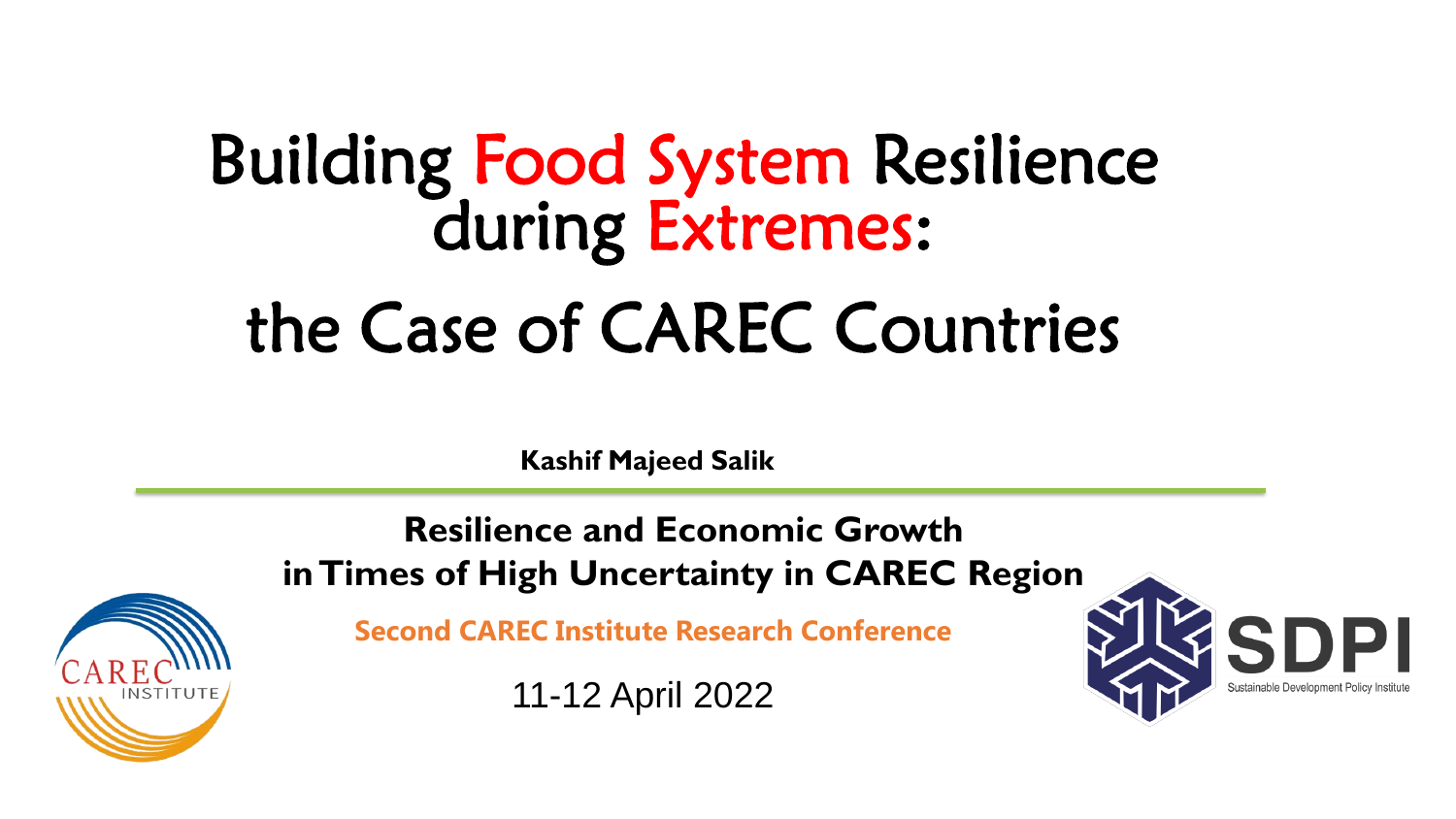## Outline of the presentation**:**

- FOOD SECURITY, COVID-19, and climate change: Some queries for CAREC region
- Loss to Food System amid COVID-19 in CAREC Region
- Food System Preparedness amid COVID-19: the case of Pakistan
- Loss to Food System and agriculture: Key CLIMATE CHALLENGES in CAREC region
- Vulnerable Food system vs Resilient Food system
- Key Recommendations of the study





Photo credit: IFAD; borgenproject.org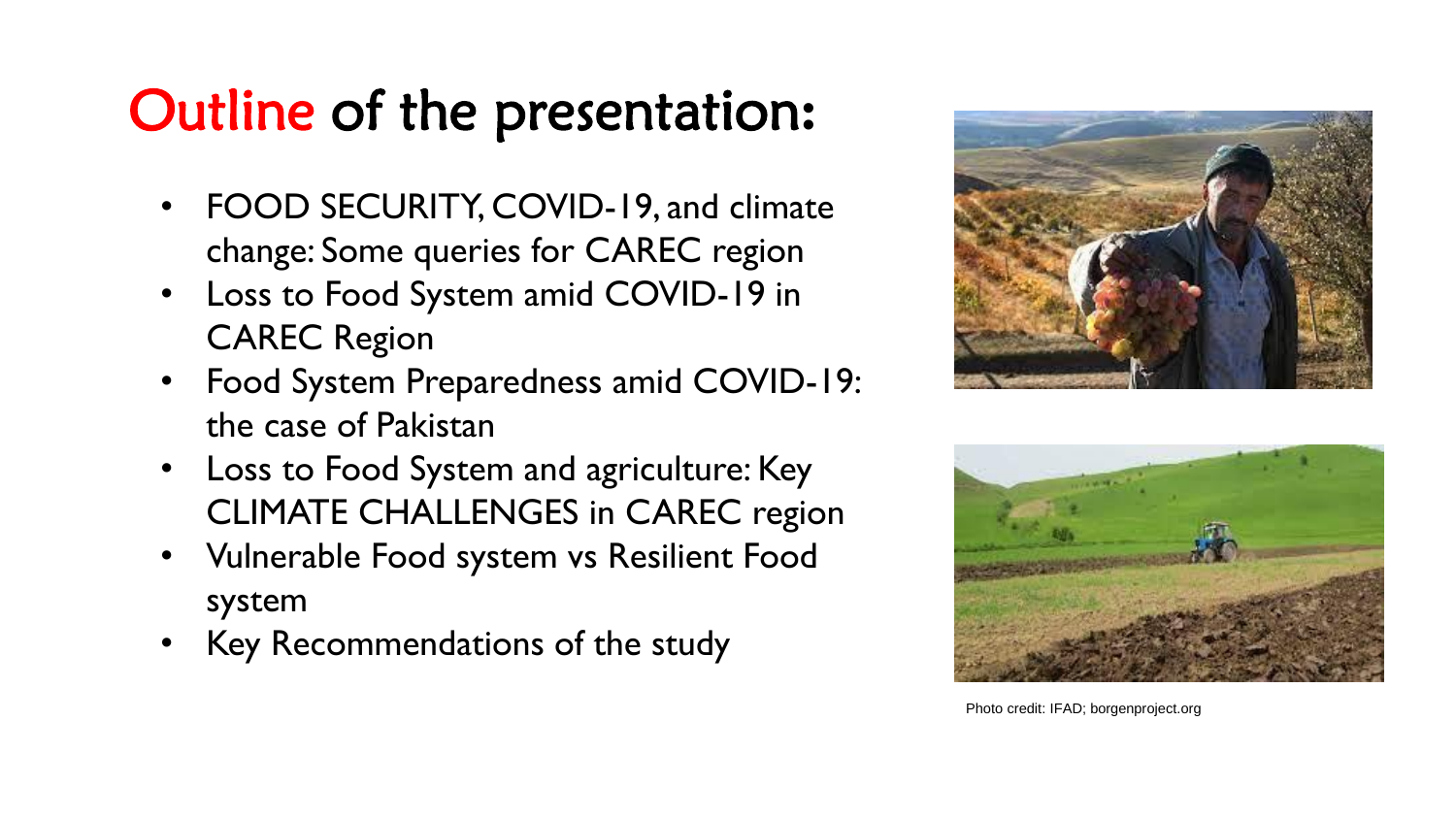### FOOD SECURITY, COVID-19, and climate change: Some queries for CAREC region

- What are the key gaps in the current food system problems faced within CAREC region countries during the pandemic?
- What are the major disruptions in crop production and food supply chain due to mobility restrictions?
- How climate change/COVID-19 impacts on agriculture production and trade, labour market dynamics, and consumer behaviour?
- What are the potential needs of the agriculture sector in Pakistan in terms of policy gaps, challenges, and government support in the times of COVID-19?

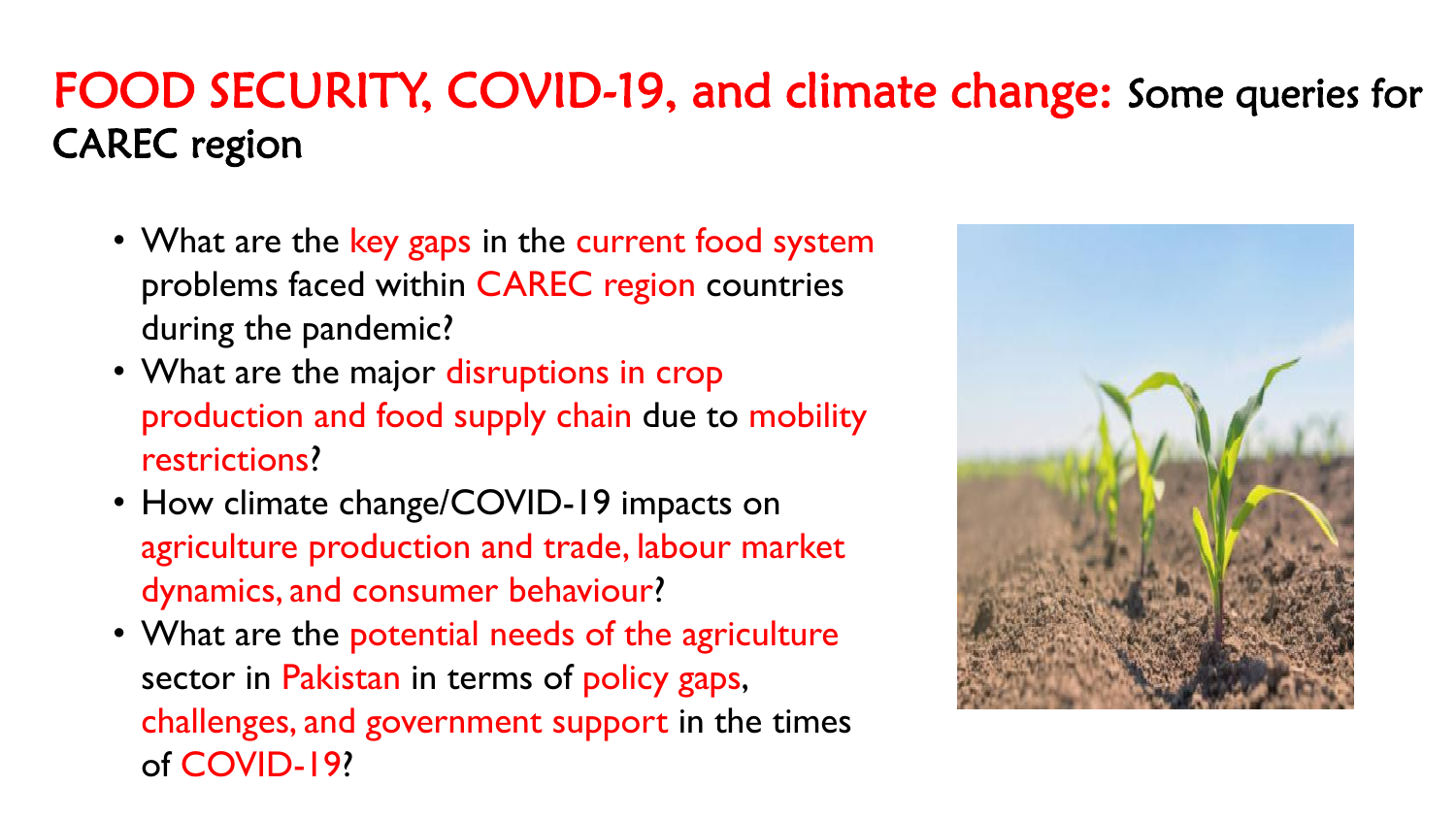### Loss to Food System amid COVID-19 in CAREC Region…1





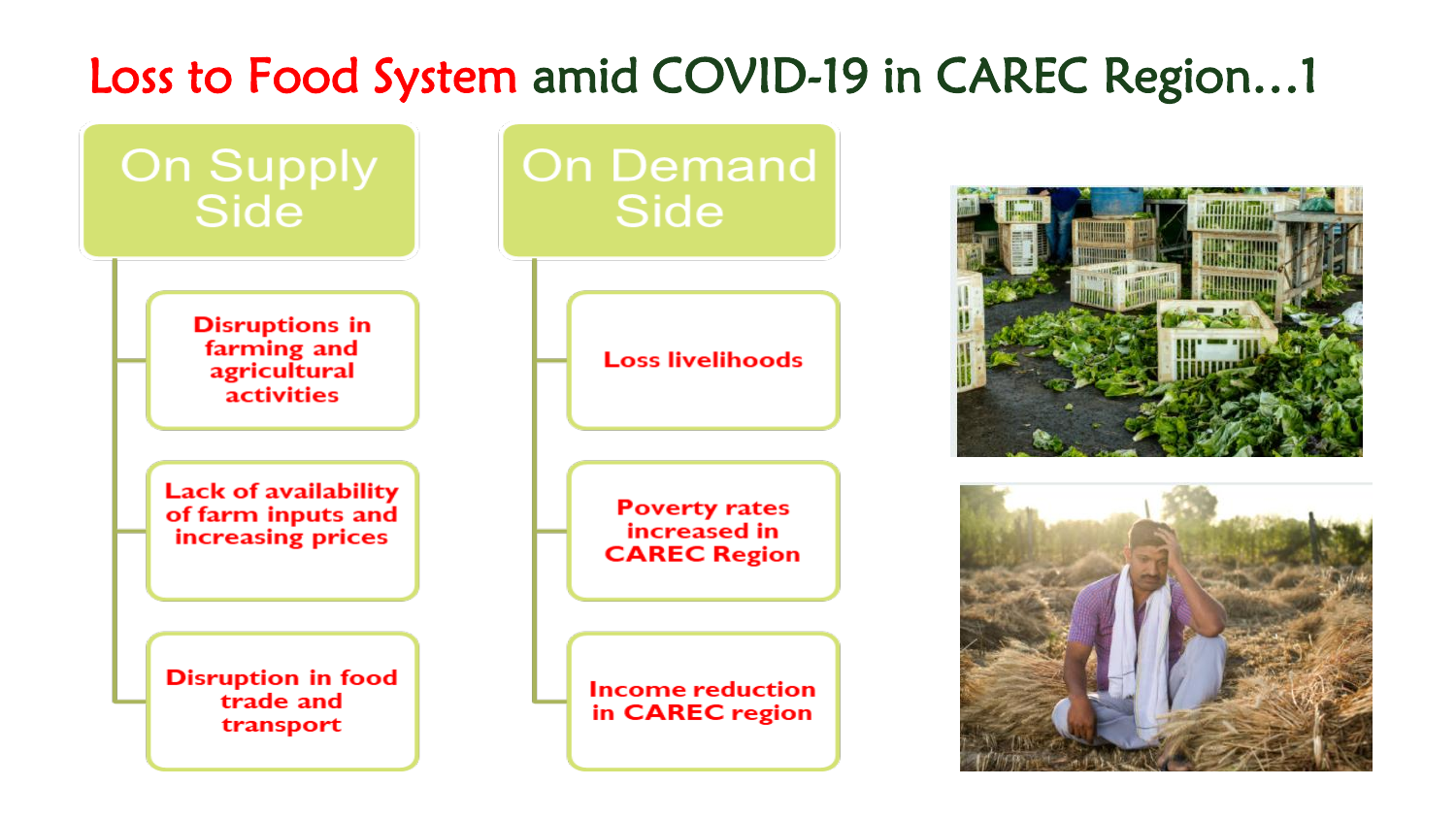### Loss to Food System amid COVID-19 in CAREC Region…2







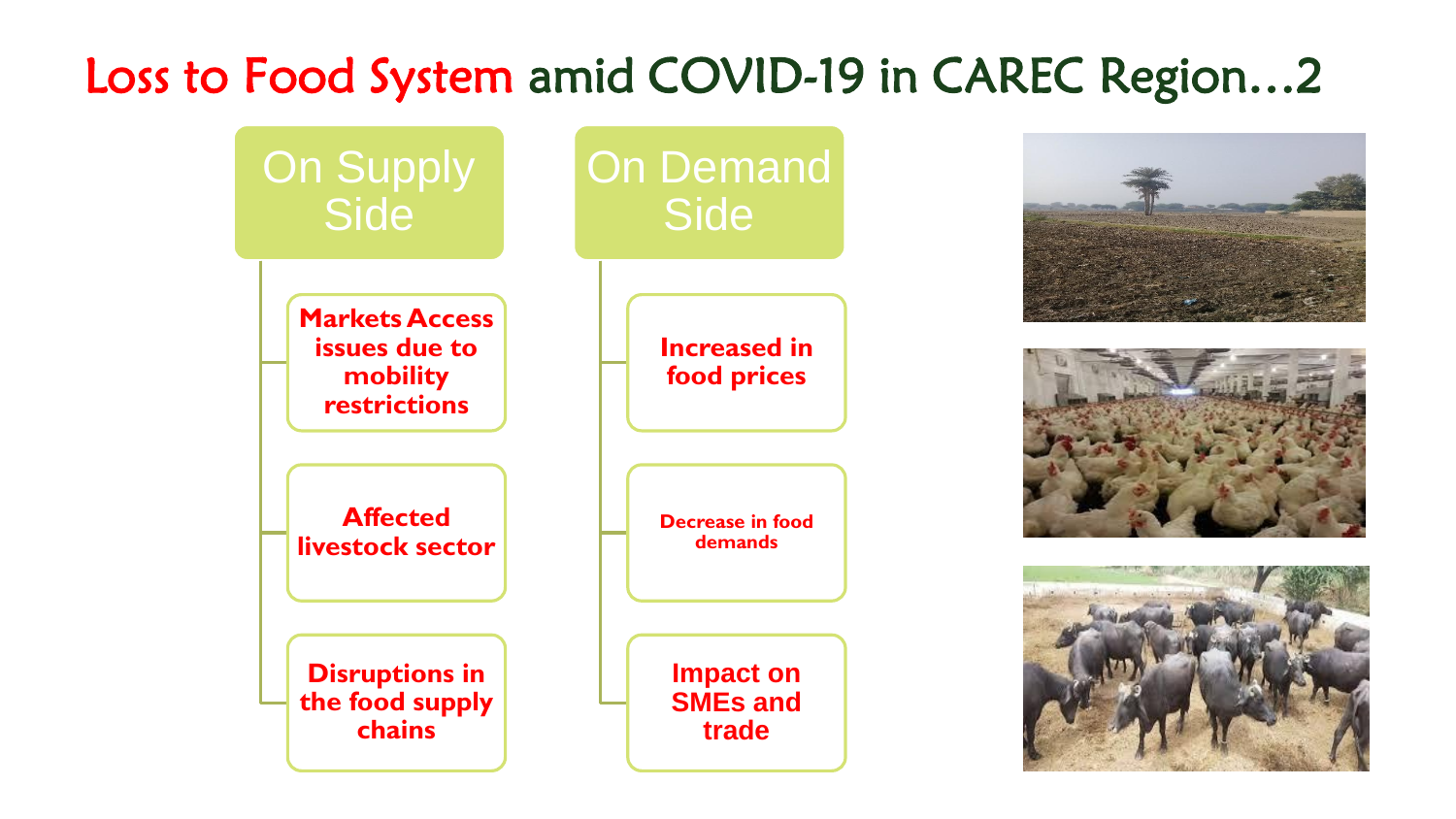## **Food System Preparedness amid COVID-19: the case of Pakistan…1**

The qualitative data was collected for rapid need assessment of key policy gaps and challenges to the food system across Pakistan in the times of COVID-19.

#### **Government Initiatives:**

- **CASH TRANSFER:** Ehsas programme cash transfer to 12 million households for poor and daily wage workers.
- **ANTI-HOARDING ACT:** Punjab imposed section 144 for three weeks across the province to check to hoard of food items
- **WHEAT PROCUREMENT:** doubled to 8.25 MMT from 4.25 MMT to stimulate the rural economy
- **FARM INPUT SUBSIDIES:** KP government-approved subsidy on certified seed and fertilizers; 1.5 billion for fertilizers and tractor; 6.8 billion for waving markup on agriculture loans for 12.5 ha landholders; MNFSR announced subsidy on the pesticide (PKR 300 per pack of pesticide for cotton pests).

• **SMART LOCKDOWNS**

**IMPACT:** During lockdown months (i.e., April, May, and June 2020), poverty rate raised to 53 per cent (from 48.1 per cent pre-COVID) in rural areas; Which later declined to 35.9 per cent, when economic activities resumed, and the government launched interventions

(Source: Moeed et al., 2021)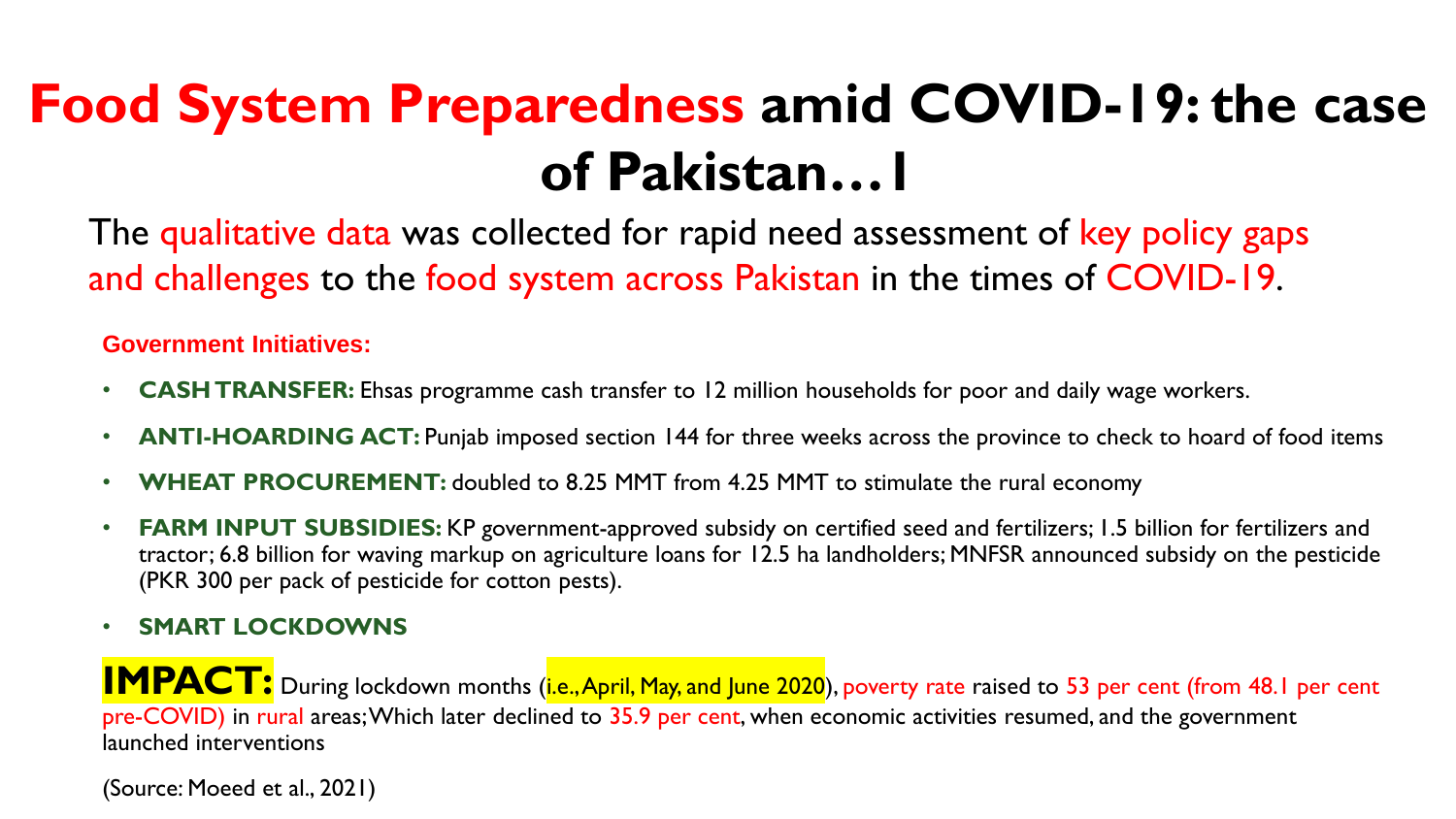## **Food System Preparedness amid COVID-19: the case of Pakistan…2**

**KEY FINDINGS**: The ability of the public departments and institutions to secure food supply chains during the pandemic was particularly low.

- 1) The government departments lack data and information about how much food is produced, what are the consumption gaps, when and where food shortages may emerge, who are most vulnerable in the society and what are their specific food requirements to avoid hunger and malnutrition.
- 2) Most of the food-related data collected and managed by the departments concerned were based on the self-reported assessments of a few wholesaler and distributors based on their current level of food stocks.
- 3) A comprehensive food stock position assessment for the whole market and ability to track essential food items along the supply chain was lacking.
- 4) Furthermore, the collected data was scattered among the departments concerned that rarely collated for proper food supply management.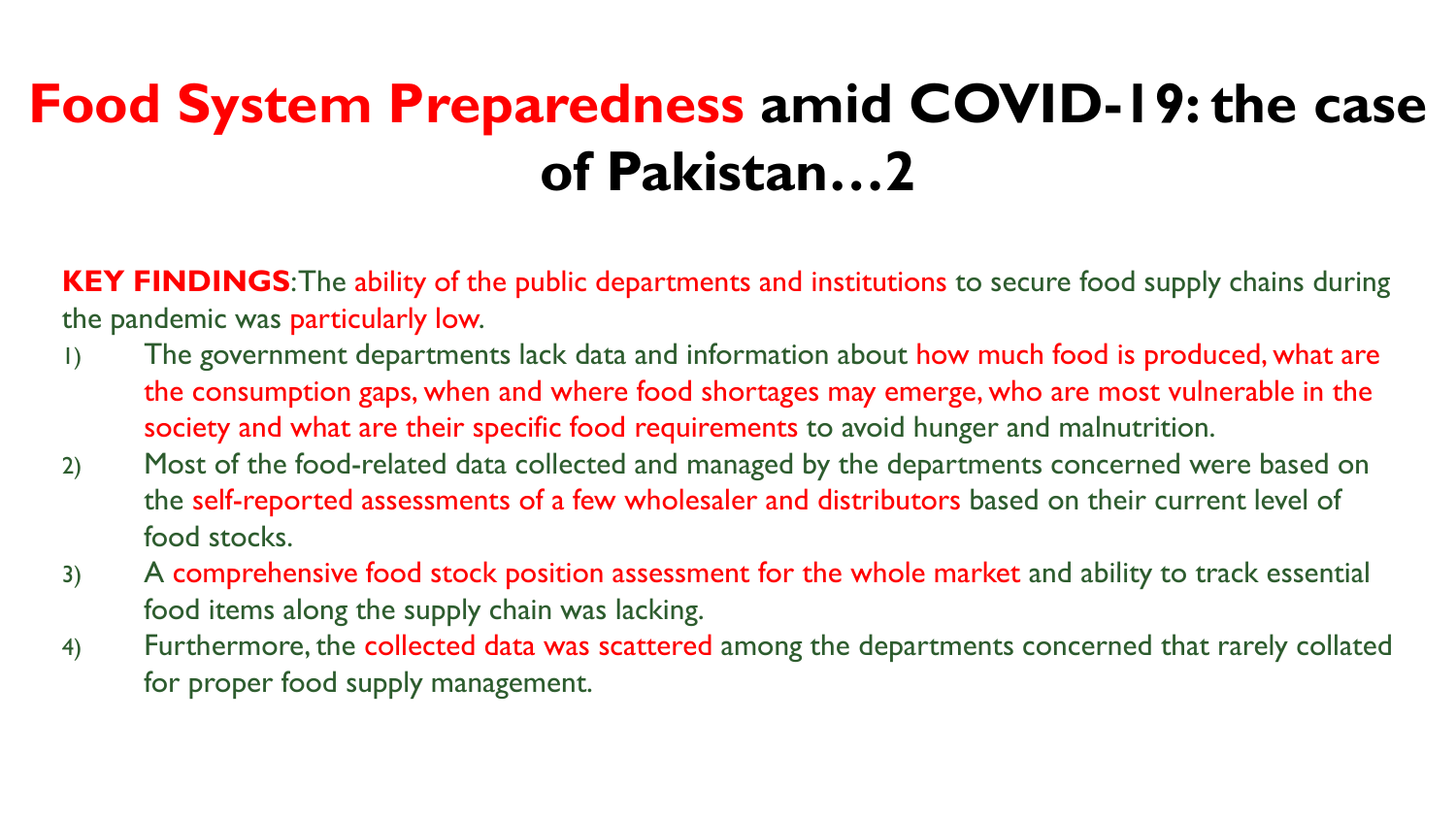### Loss to Food System and agriculture: Key CLIMATE CHALLENGES in CAREC region

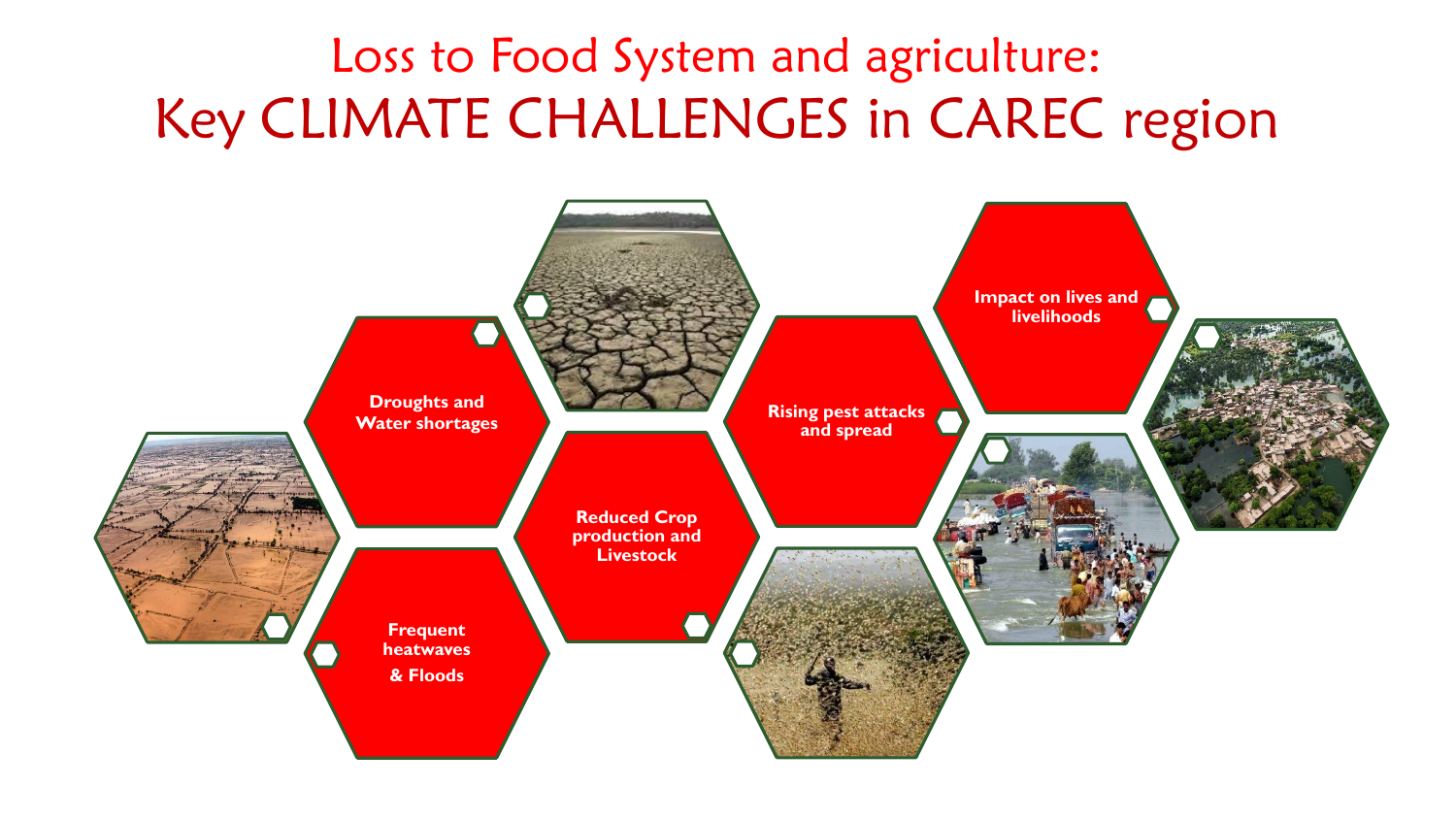### **Vulnerable Food system vs Resilient Food system**